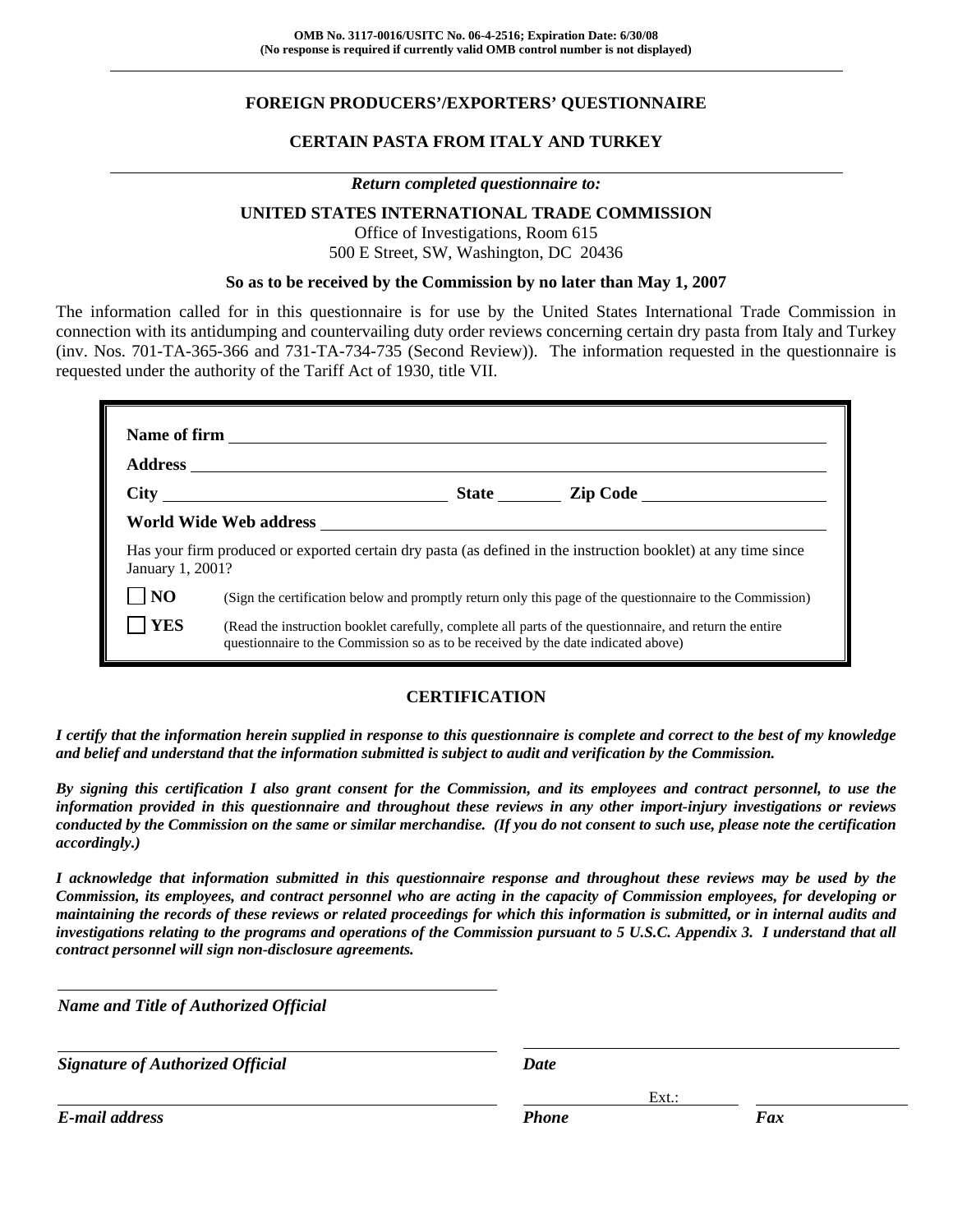### **PART I.—GENERAL INFORMATION**

 $\overline{a}$ 

 $\overline{a}$ 

 $\overline{a}$ 

The questions in this questionnaire have been reviewed with market participants to ensure that issues of concern are adequately addressed and that data requests are sufficient, meaningful, and as limited as possible. Public reporting burden for this questionnaire is estimated to average 30 hours per response, including the time for reviewing instructions, searching existing data sources, gathering the data needed, and completing and reviewing the questionnaire. Send comments regarding the accuracy of this burden estimate or any other aspect of this collection of information, including suggestions for reducing the burden, to the Office of Investigations, U.S. International Trade Commission, 500 E Street, SW, Washington, DC 20436.

I-1a. Please report below the actual number of hours required and the cost to your firm of preparing the reply to this questionnaire and completing the form.

hours dollars

- I-1b. We are interested in any comments you may have for improving this questionnaire in general or the clarity of specific questions. Please attach such comments to your response or send them to the above address.
- I-2. Provide the name and address of establishment(s) covered by this questionnaire (see pages 3-4 of the instruction booklet for reporting guidelines). If your firm is publicly traded, please specify the stock exchange and trading symbol.

I-3. Please provide the names, street addresses (not P.O. boxes), contacts, telephone numbers, and email addresses of the **FIVE** largest U.S. importers of your firm's certain dry pasta in 2006.

| No.          | <b>Importer's Name</b> | <b>Contact Person</b> | Email | Area code and<br>telephone<br>number | Share of<br>your 2006<br>exports<br>(%) |
|--------------|------------------------|-----------------------|-------|--------------------------------------|-----------------------------------------|
| 1            |                        |                       |       |                                      |                                         |
| $\mathbf{2}$ |                        |                       |       |                                      |                                         |
| 3            |                        |                       |       |                                      |                                         |
| 4            |                        |                       |       |                                      |                                         |
| 5            |                        |                       |       |                                      |                                         |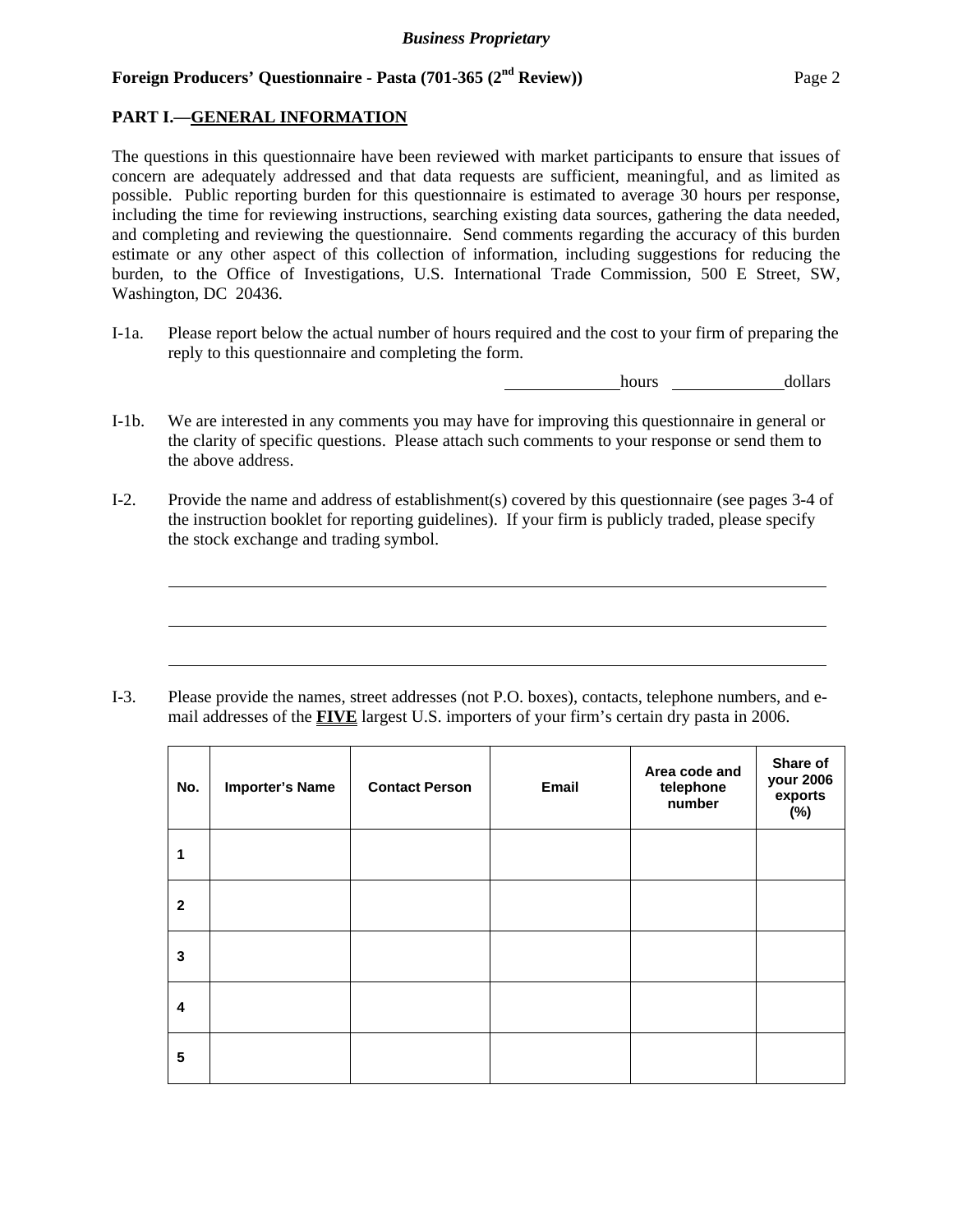## **PART I.--GENERAL INFORMATION***--Continued*

| $I-4.$ |                       | In Parts II and III of this questionnaire we request a copy of your company's business plan. Does<br>your company or any related firm have a business plan or any internal documents that describe,<br>discuss, or analyze expected future market conditions for certain dry pasta? |  |  |  |
|--------|-----------------------|-------------------------------------------------------------------------------------------------------------------------------------------------------------------------------------------------------------------------------------------------------------------------------------|--|--|--|
|        | $\Box$ No             | Yes-- Please provide the requested documents. If you are not providing the<br>requested documents, please explain why not.                                                                                                                                                          |  |  |  |
| $I-5.$ |                       | Does your firm or any related firm produce, have the capability to produce, or have any plans to<br>produce certain dry pasta in the United States or other countries?                                                                                                              |  |  |  |
|        | $\log$                | Yes--Please name the firm(s) and country(ies) below and, if U.S.<br>producer(s), ensure that they complete the Commission's producer<br>questionnaire (contact Michael Szustakowski at mgs@usitc.gov for<br>copies of that questionnaire).                                          |  |  |  |
| I-6.   |                       | Does your firm or any related firm import or have any plans to import certain dry pasta into the                                                                                                                                                                                    |  |  |  |
|        | <b>United States?</b> |                                                                                                                                                                                                                                                                                     |  |  |  |
|        | $\Box$ No             | $\Box$ Yes--Please name the firm(s) below and ensure that they complete the<br>Commission's importer questionnaire (contact Michael Szustakowski at<br>mgs@usitc.gov for copies of that questionnaire).                                                                             |  |  |  |
|        |                       |                                                                                                                                                                                                                                                                                     |  |  |  |
|        |                       |                                                                                                                                                                                                                                                                                     |  |  |  |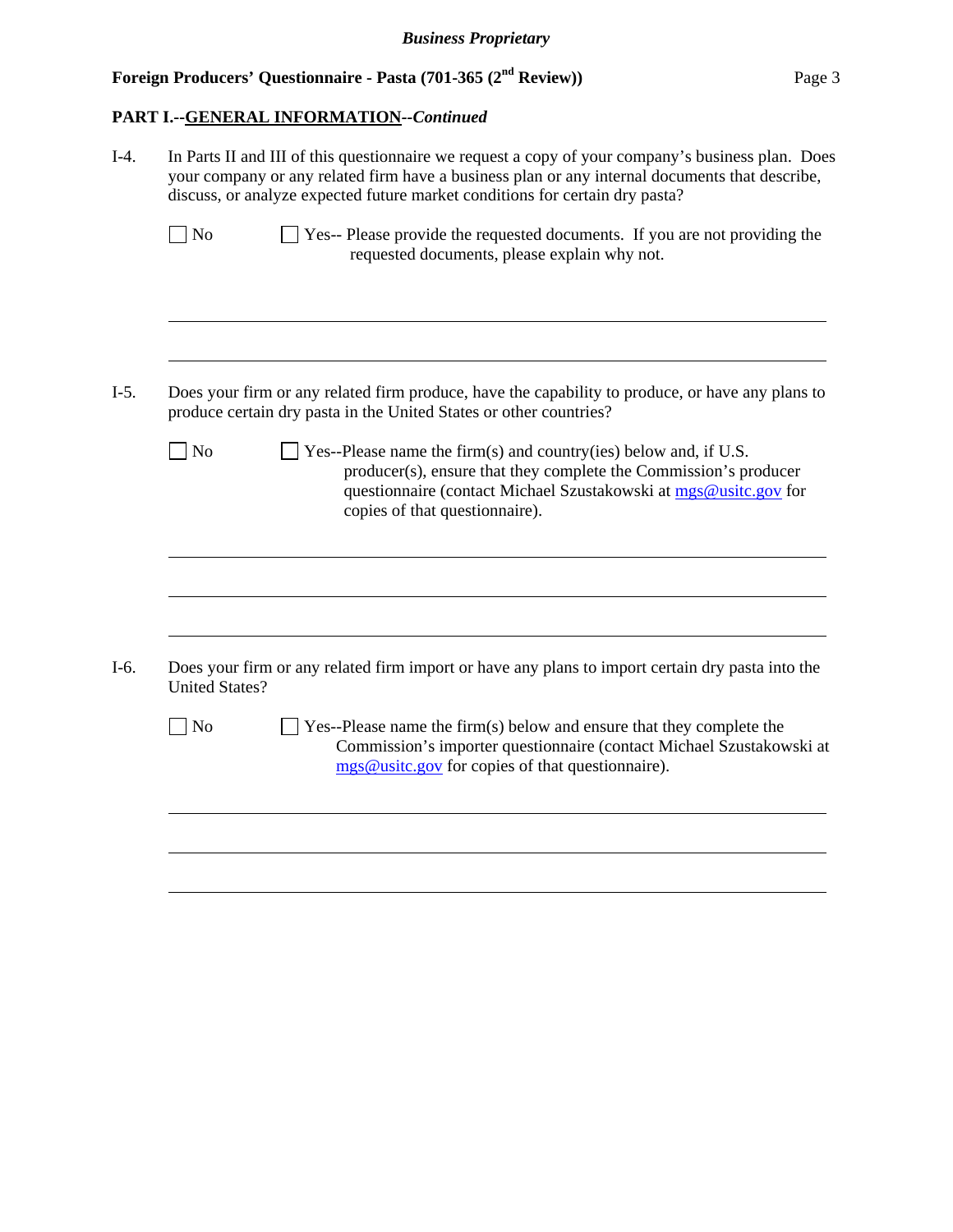## **PART II.--TRADE AND RELATED INFORMATION**

II-1. Has your firm experienced any change in the character of its operations or organization relating to the production of certain dry pasta since January 1, 2001?

| Plant openings                   | Relocations                                                                                                                                                                                                                                                                            |
|----------------------------------|----------------------------------------------------------------------------------------------------------------------------------------------------------------------------------------------------------------------------------------------------------------------------------------|
| Expansions                       | Acquisitions                                                                                                                                                                                                                                                                           |
| Consolidations                   | Closures                                                                                                                                                                                                                                                                               |
| Prolonged Shutdowns <sup>1</sup> | Other                                                                                                                                                                                                                                                                                  |
|                                  | $1$ Reasons include strikes or equipment failure; curtailment of production because of shortages of<br>materials; or any other change in the character of your operations or organization.                                                                                             |
|                                  | Please supply details as to the time, nature, and significance of any such changes, and provide<br>underlying assumptions, together with relevant portions of business plans, public corporate filings<br>or other internal documentation, that address this issue in the space below. |
|                                  |                                                                                                                                                                                                                                                                                        |
|                                  |                                                                                                                                                                                                                                                                                        |
|                                  |                                                                                                                                                                                                                                                                                        |
|                                  | Does your firm anticipate any changes in the character of your operations or organization (as<br>noted above) relating to the production of certain dry pasta in the future?                                                                                                           |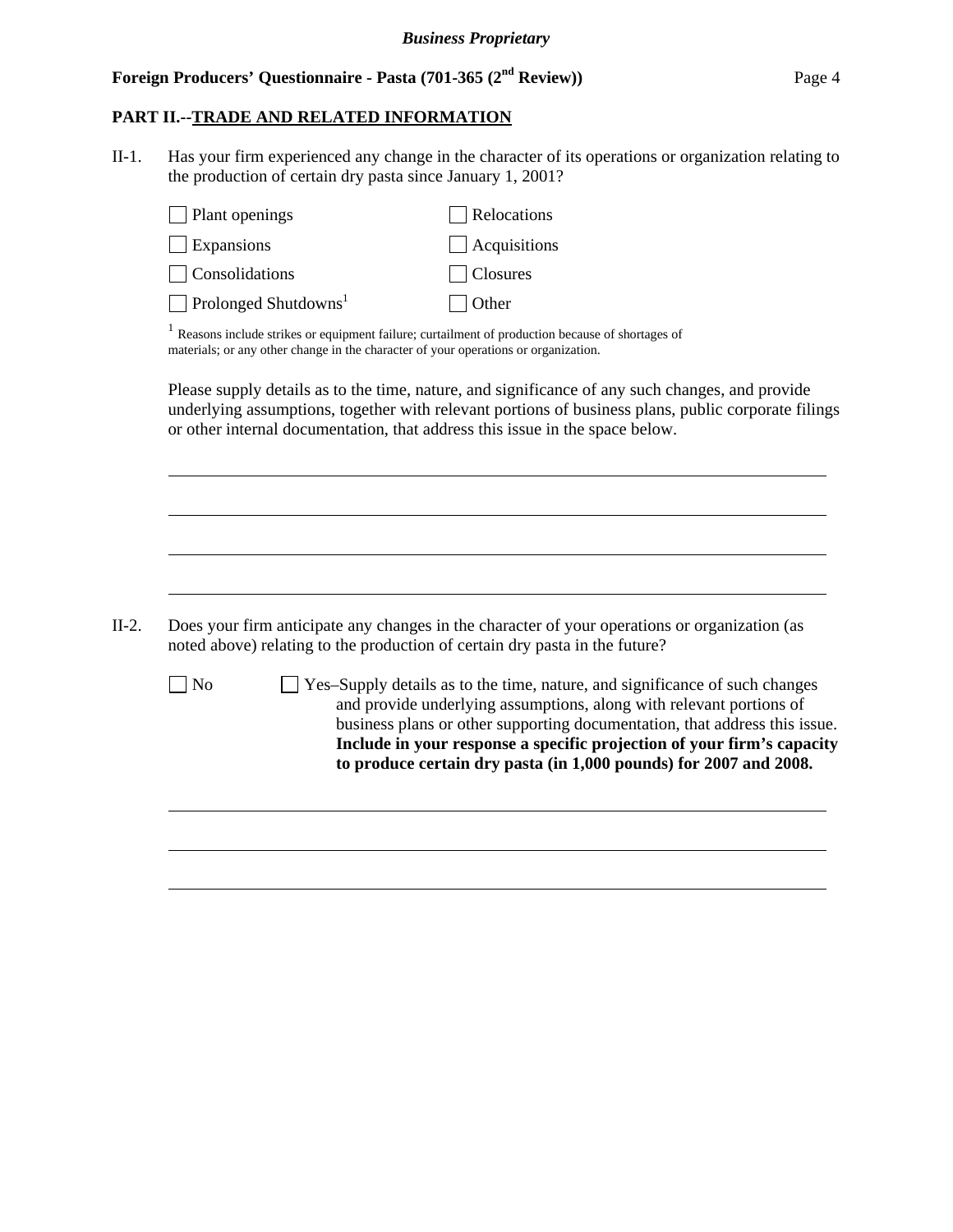$\overline{a}$ 

 $\overline{a}$ 

 $\overline{a}$ 

 $\overline{a}$ 

 $\overline{a}$ 

 $\overline{a}$ 

 $\overline{a}$ 

 $\overline{a}$ 

#### **PART II—TRADE AND RELATED INFORMATION--***Continued*

II-3. Would your firm anticipate any changes in the character of your operations or organization (as noted above) relating to the production of certain dry pasta in the future if the antidumping and countervailing duty orders on certain dry pasta from Italy and/or Turkey were to be revoked?

| $\Box$ No | <b>EXECUTE:</b> Yes-Supply details as to the time, nature, and significance of such changes |
|-----------|---------------------------------------------------------------------------------------------|
|           | and provide underlying assumptions, along with relevant portions of business                |
|           | plans or other supporting documentation, that address this issue.                           |

- II-4. Does your firm have any plans to add, expand, curtail, or shut down production capacity and/or production of certain dry pasta in Italy and/or Turkey in the future?
	- No **Yes--Please describe those plans, including planned dates and** capacity/production quantities involved, and the reason(s) for such change(s). If the plans are to add or expand capacity or production, list (in descending order of importance) the markets (countries) to which such additional capacity or production would be directed. Provide relevant portions of business plans or other supporting documentation that addresses this issue.
- II-5. Describe the production technology used in the production of certain dry pasta in Italy and/or Turkey and identify major production inputs. Also discuss any significant changes in production technology since January 1, 2001.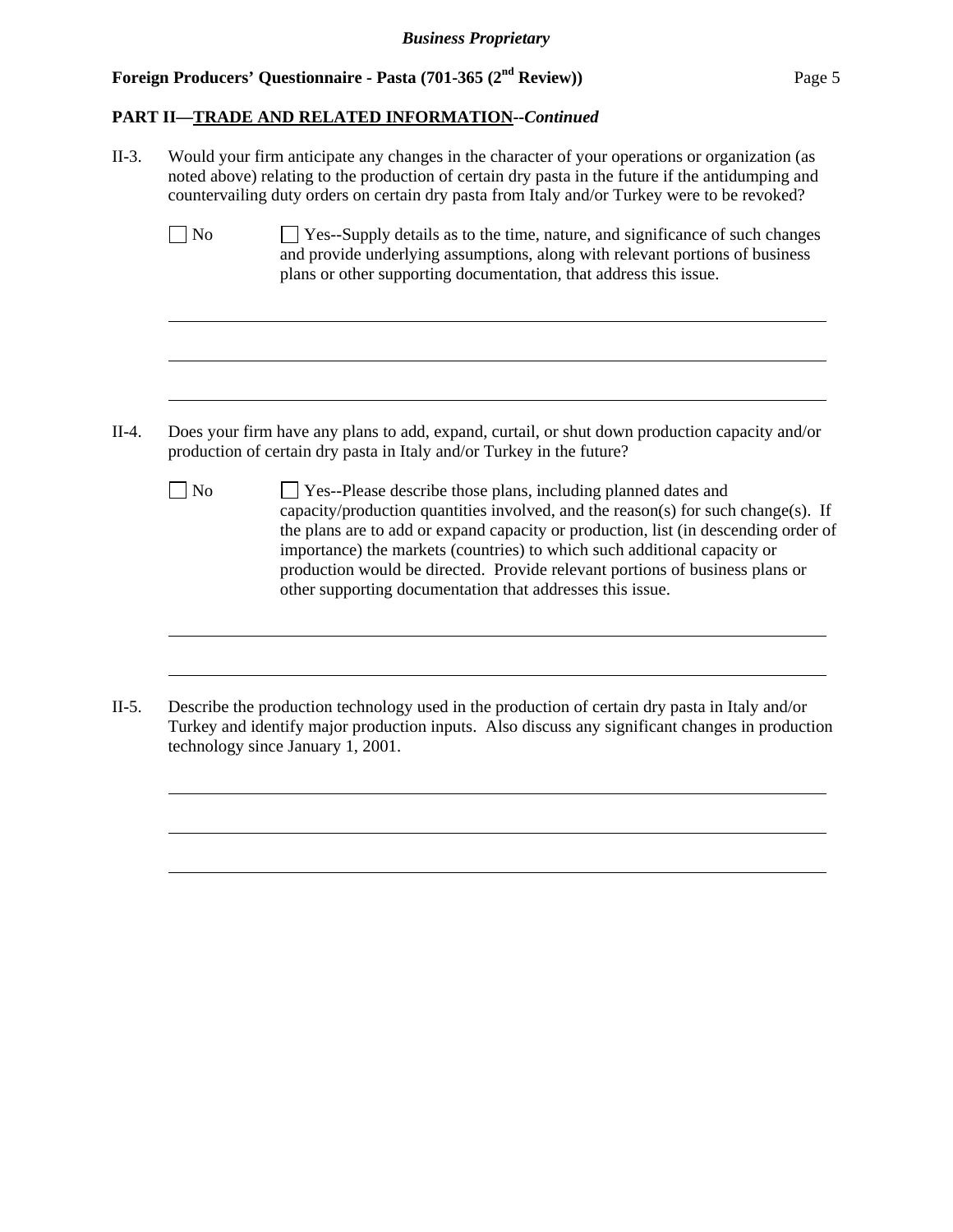#### **PART II—TRADE AND RELATED INFORMATION--***Continued*

II-6. Has your firm since January 1, 2001 produced, or does your firm anticipate producing in the future, other products on the same equipment and machinery used in the production of dry pasta?

 $\Box$  No  $\Box$  Yes-- List the following information and report your firm's combined production capacity and production of these products and dry pasta in the periods indicated.

| Period | Basis for allocation of capacity data |
|--------|---------------------------------------|
|        |                                       |
|        |                                       |
|        |                                       |
|        |                                       |
|        |                                       |

| (Quantity in 1,000 pounds)  |      |      |      |      |      |      |
|-----------------------------|------|------|------|------|------|------|
| <b>Item</b>                 | 2001 | 2002 | 2003 | 2004 | 2005 | 2006 |
| Average production capacity |      |      |      |      |      |      |
| <b>Production</b>           |      |      |      |      |      |      |

II-7. Please describe the constraint(s) that set the limit(s) on your production capacity.

l

 $\overline{a}$ 

 $\overline{a}$ 

II-8. What percentage of your firm's total sales in its most recent fiscal year was represented by sales of certain dry pasta?

Percent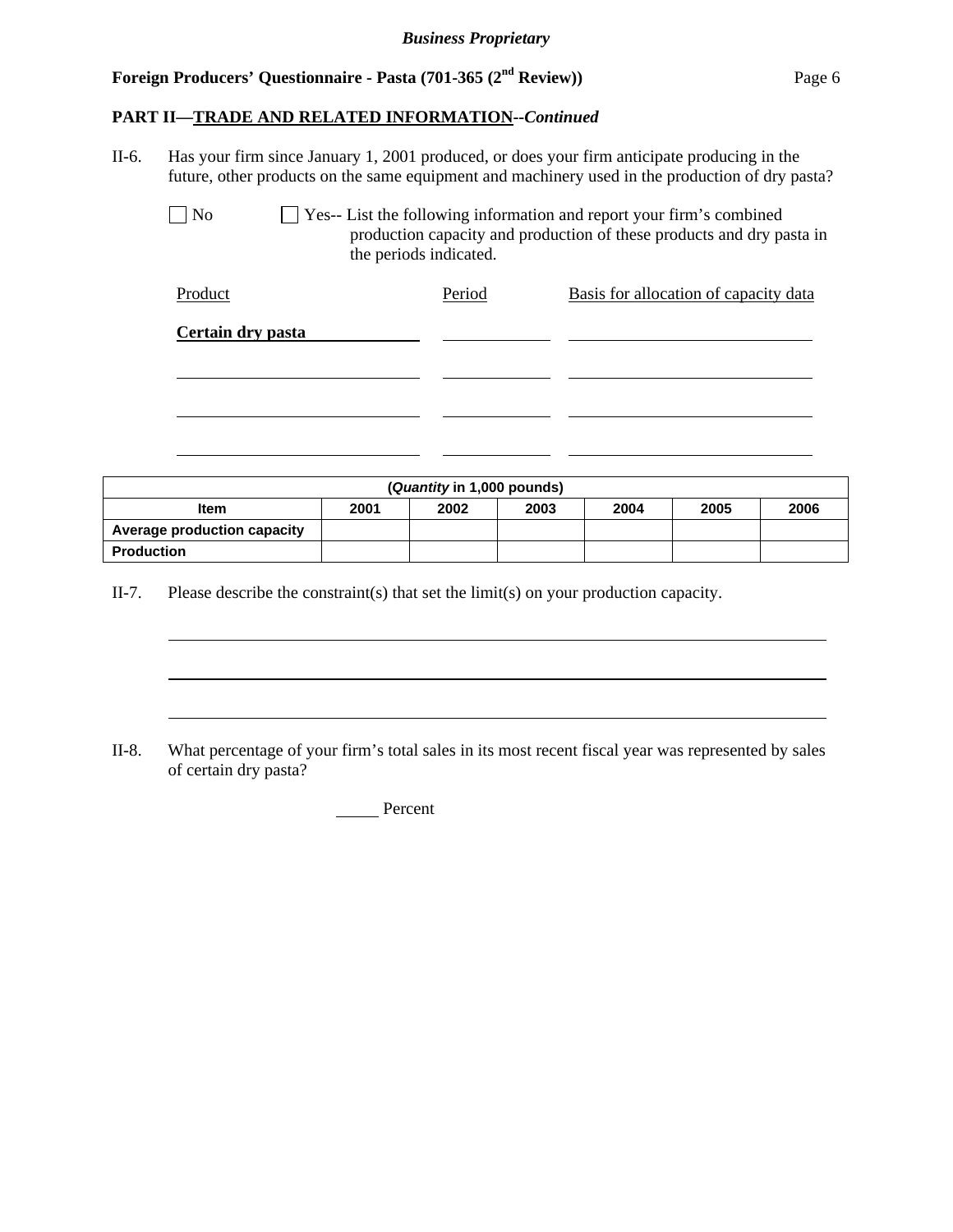## **PART II—TRADE AND RELATED INFORMATION--***Continued*

| II-9.    | Is your firm able to switch production between certain dry pasta and other products in response to<br>a relative price change of certain dry pasta vis-a-vis the price of other products, using the same<br>equipment and labor? |
|----------|----------------------------------------------------------------------------------------------------------------------------------------------------------------------------------------------------------------------------------|
|          | Yes---Please identify the other products, the approximate time and cost<br>No<br>involved in switching, the minimum relative price change required for<br>your firm to switch production to or from certain dry pasta.           |
|          |                                                                                                                                                                                                                                  |
| $II-10.$ | Has your firm maintained any inventories of certain dry pasta in the United States (not including<br>inventories held by firms identified in questions I-3, I-4, or I-5 above <sup>1</sup> ) since 2000?                         |
|          | Yes-- Report the quantity of such end-of-period inventories below.<br>No<br>$\mathbf{u}$<br>. .                                                                                                                                  |

|      | (Quantity in 1,000 pounds)           |  |  |  |  |  |      |
|------|--------------------------------------|--|--|--|--|--|------|
|      | January-March<br>Calendar year       |  |  |  |  |  |      |
| 2001 | 2004<br>2003<br>2005<br>2006<br>2002 |  |  |  |  |  | 2007 |
|      |                                      |  |  |  |  |  |      |

 1 Such firms will report inventories in the Commission's importer or producer questionnaire.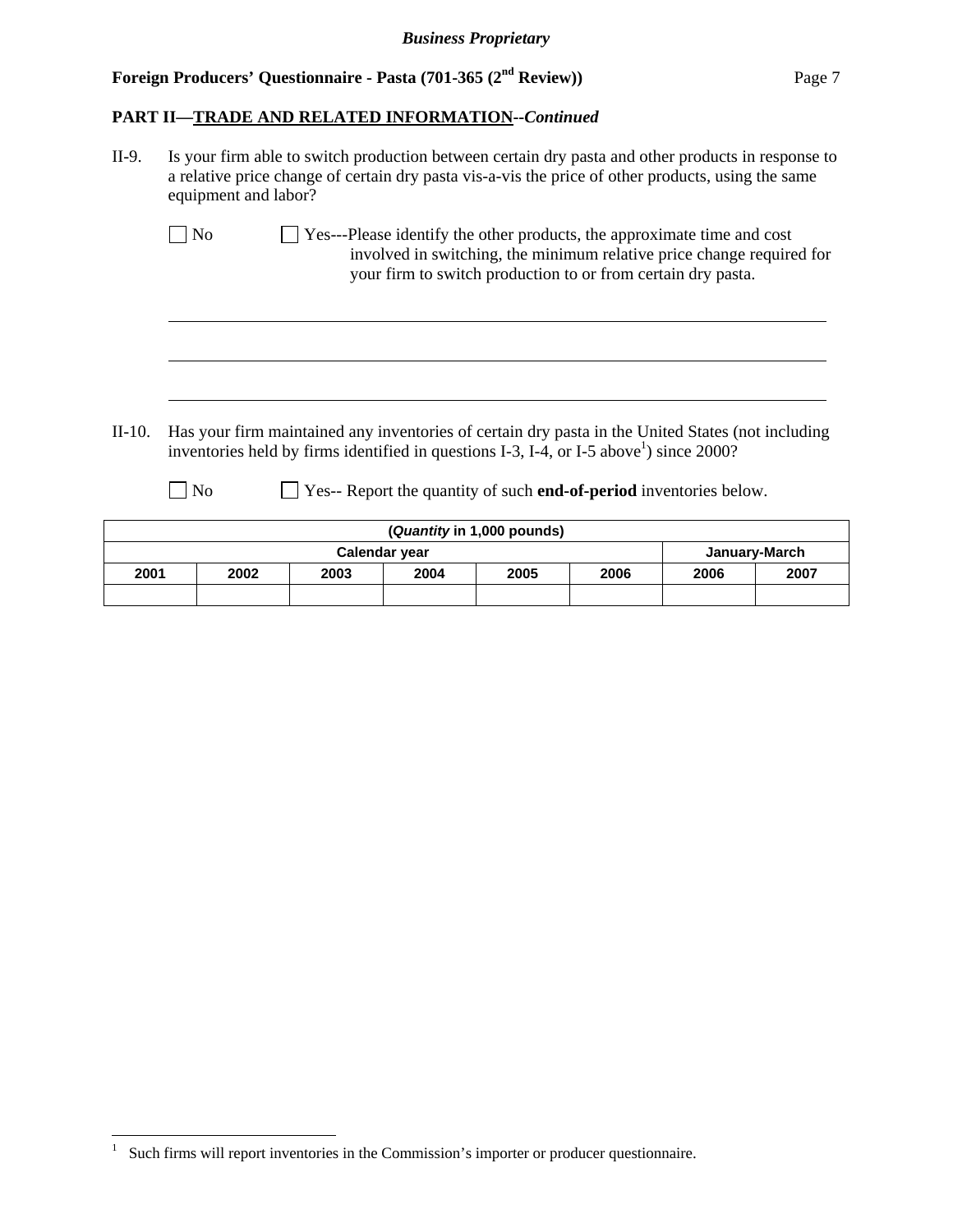## **PART II—TRADE AND RELATED INFORMATION--***Continued*

II-11. (a) Are your firm's exports of certain dry pasta subject to tariff or non-tariff barriers to trade (for example, antidumping or countervailing duty findings or remedies, tariffs, quotas, or regulatory barriers) in any countries other than the United States?

| No | $\Box$ Yes--List the products(s), country(ies), the year each such barrier was |
|----|--------------------------------------------------------------------------------|
|    | imposed, and the type of barrier.                                              |

| <b>Product</b> | <b>Country</b> | Year imposed | <b>Barrier</b><br>(if tariff, give rate) |
|----------------|----------------|--------------|------------------------------------------|
|                |                |              |                                          |
|                |                |              |                                          |
|                |                |              |                                          |

 (b) Are your firm's exports of certain dry pasta subject to current investigations in any countries other than the United States that might result in tariff or non-tariff barriers to trade?

 $\Box$  No  $\Box$  Yes--List the product(s), country(ies), and type of investigation.

| <b>Product</b> | <b>Country</b> | Type of investigation |
|----------------|----------------|-----------------------|
|                |                |                       |
|                |                |                       |
|                |                |                       |
|                |                |                       |

II-12. Identify export markets (other than the United States) that you have developed or where you have increased your sales of certain dry pasta as a result of the antidumping and countervailing duty orders on certain dry pasta from Italy or Turkey. Please identify and discuss below.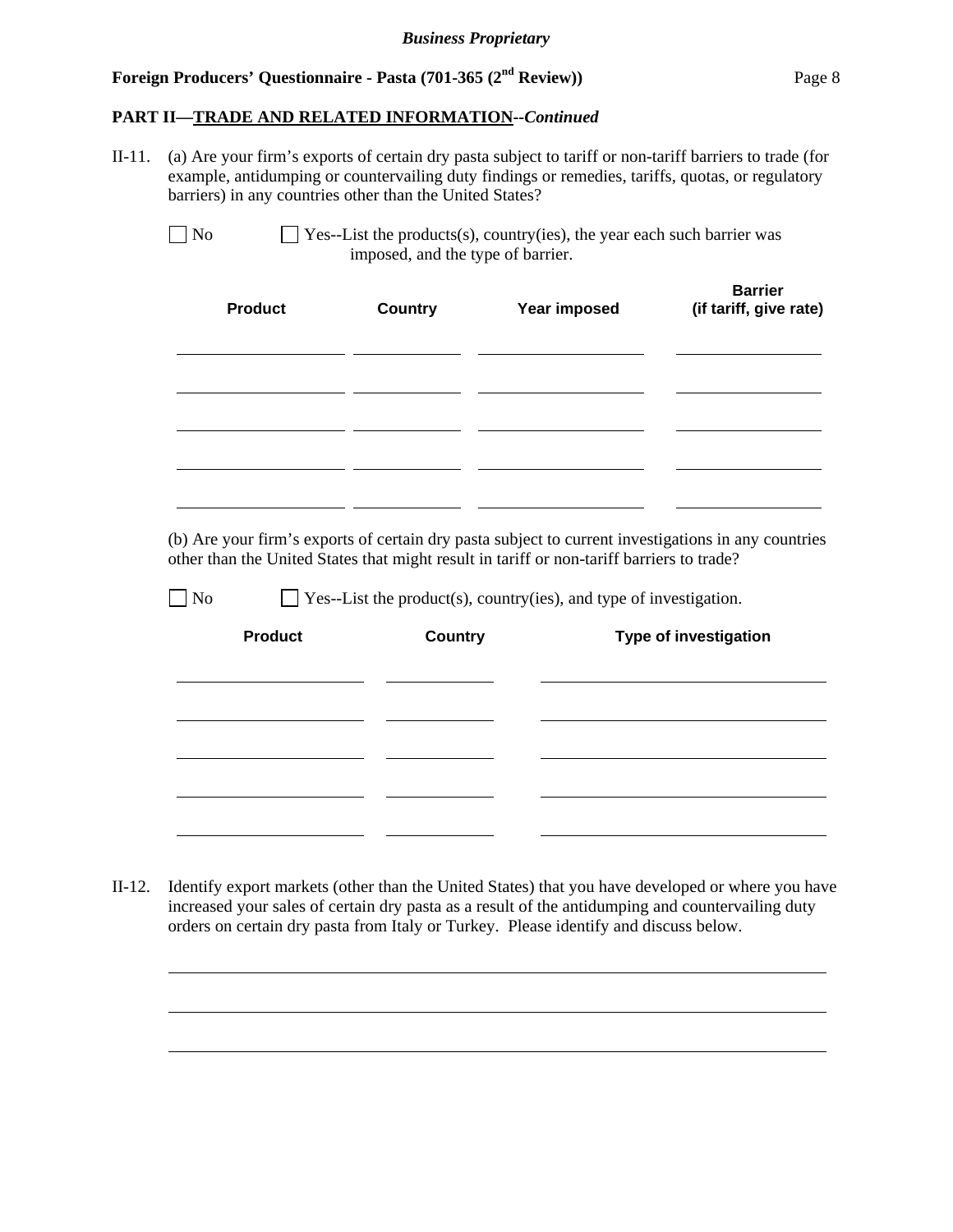## **PART II—TRADE AND RELATED INFORMATION--***Continued*

| $II-13.$ | Describe the significance of the existing antidumping and countervailing duty orders covering<br>imports of certain dry pasta from Italy and Turkey in terms of their effect on your firm's<br>production capacity, production, home market shipments, exports to the United States and other<br>markets, and inventories. You may wish to compare your firm's operations before and after the<br>imposition of the orders. |  |
|----------|-----------------------------------------------------------------------------------------------------------------------------------------------------------------------------------------------------------------------------------------------------------------------------------------------------------------------------------------------------------------------------------------------------------------------------|--|
| $II-14.$ | Would your firm anticipate any changes in its production capacity, production, home market<br>shipments, exports to the United States and other markets, or inventories relating to the<br>production of certain dry pasta in the future if the antidumping and countervailing duty orders on<br>certain dry pasta from Italy and Turkey were to be revoked?                                                                |  |
|          | Yes-Supply details as to the time, nature, and significance of such changes<br>$ $ No<br>and provide underlying assumptions, along with relevant portions of<br>business plans or other supporting documentation, for any trends or<br>projections you may provide.                                                                                                                                                         |  |
|          |                                                                                                                                                                                                                                                                                                                                                                                                                             |  |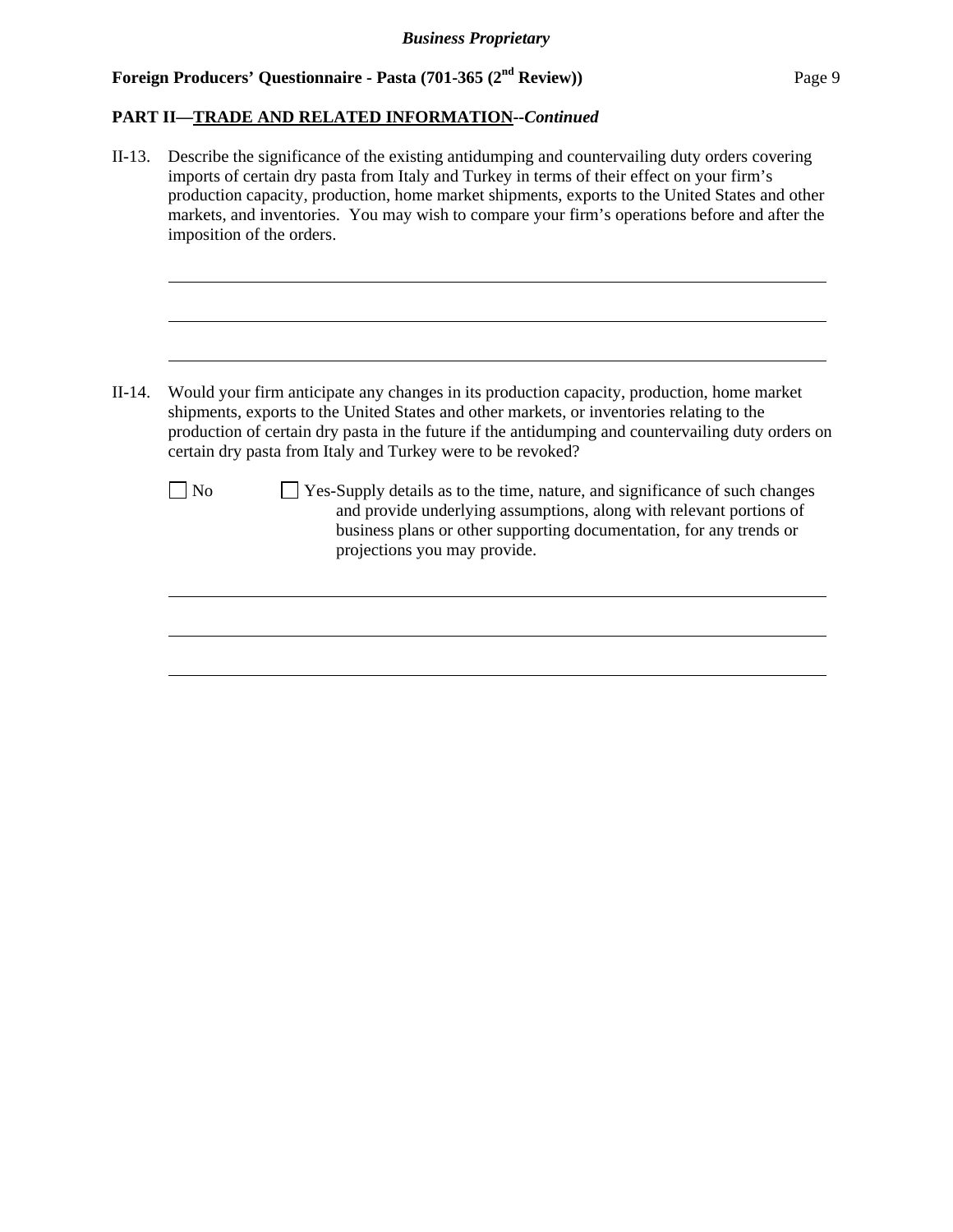#### **PART II—TRADE AND RELATED INFORMATION--***Continued*

II-15a. Please report production capacity, production, shipments, and inventories of certain dry pasta produced by your firm in Italy and Turkey during 2001-06.

| (Quantity in 1,000 pounds, value in 1,000 U.S. dollars)                                                                                                                                                                                                                                                                                                                                                                                                                                                                                                                                                                                                                                  |      |      |      |      |                 |      |
|------------------------------------------------------------------------------------------------------------------------------------------------------------------------------------------------------------------------------------------------------------------------------------------------------------------------------------------------------------------------------------------------------------------------------------------------------------------------------------------------------------------------------------------------------------------------------------------------------------------------------------------------------------------------------------------|------|------|------|------|-----------------|------|
| Item                                                                                                                                                                                                                                                                                                                                                                                                                                                                                                                                                                                                                                                                                     | 2001 | 2002 | 2003 | 2004 | 2005            | 2006 |
| Average production capacity <sup>1</sup> (quantity)                                                                                                                                                                                                                                                                                                                                                                                                                                                                                                                                                                                                                                      |      |      |      |      |                 |      |
| Beginning-of-period inventories <sup>2</sup> (quantity)                                                                                                                                                                                                                                                                                                                                                                                                                                                                                                                                                                                                                                  |      |      |      |      |                 |      |
| Production <sup>3</sup> (quantity)                                                                                                                                                                                                                                                                                                                                                                                                                                                                                                                                                                                                                                                       |      |      |      |      |                 |      |
| <b>Shipments:</b>                                                                                                                                                                                                                                                                                                                                                                                                                                                                                                                                                                                                                                                                        |      |      |      |      |                 |      |
| Home market:                                                                                                                                                                                                                                                                                                                                                                                                                                                                                                                                                                                                                                                                             |      |      |      |      |                 |      |
| Internal consumption/transfers<br>(quantity)                                                                                                                                                                                                                                                                                                                                                                                                                                                                                                                                                                                                                                             |      |      |      |      |                 |      |
| <b>Commercial shipments:</b><br>Quantity                                                                                                                                                                                                                                                                                                                                                                                                                                                                                                                                                                                                                                                 |      |      |      |      |                 |      |
| Value                                                                                                                                                                                                                                                                                                                                                                                                                                                                                                                                                                                                                                                                                    |      |      |      |      |                 |      |
| <b>Exports to--</b>                                                                                                                                                                                                                                                                                                                                                                                                                                                                                                                                                                                                                                                                      |      |      |      |      |                 |      |
| United States <sup>4</sup><br>Quantity                                                                                                                                                                                                                                                                                                                                                                                                                                                                                                                                                                                                                                                   |      |      |      |      |                 |      |
| Value                                                                                                                                                                                                                                                                                                                                                                                                                                                                                                                                                                                                                                                                                    |      |      |      |      |                 |      |
| All other export markets                                                                                                                                                                                                                                                                                                                                                                                                                                                                                                                                                                                                                                                                 |      |      |      |      |                 |      |
| European Union: <sup>5</sup><br>Quantity                                                                                                                                                                                                                                                                                                                                                                                                                                                                                                                                                                                                                                                 |      |      |      |      |                 |      |
| Value                                                                                                                                                                                                                                                                                                                                                                                                                                                                                                                                                                                                                                                                                    |      |      |      |      |                 |      |
| Asia: <sup>6</sup><br>Quantity                                                                                                                                                                                                                                                                                                                                                                                                                                                                                                                                                                                                                                                           |      |      |      |      |                 |      |
| Value                                                                                                                                                                                                                                                                                                                                                                                                                                                                                                                                                                                                                                                                                    |      |      |      |      |                 |      |
| Other: <sup>7</sup><br>Quantity                                                                                                                                                                                                                                                                                                                                                                                                                                                                                                                                                                                                                                                          |      |      |      |      |                 |      |
| Value                                                                                                                                                                                                                                                                                                                                                                                                                                                                                                                                                                                                                                                                                    |      |      |      |      |                 |      |
| Subtotal, all other export markets:<br>Quantity                                                                                                                                                                                                                                                                                                                                                                                                                                                                                                                                                                                                                                          |      |      |      |      |                 |      |
| Value                                                                                                                                                                                                                                                                                                                                                                                                                                                                                                                                                                                                                                                                                    |      |      |      |      |                 |      |
| <b>Total exports (quantity)</b>                                                                                                                                                                                                                                                                                                                                                                                                                                                                                                                                                                                                                                                          |      |      |      |      |                 |      |
| Total shipments (quantity)                                                                                                                                                                                                                                                                                                                                                                                                                                                                                                                                                                                                                                                               |      |      |      |      |                 |      |
| <b>END-OF-PERIOD INVENTORIES (quantity)</b>                                                                                                                                                                                                                                                                                                                                                                                                                                                                                                                                                                                                                                              |      |      |      |      |                 |      |
| <sup>1</sup> The production capacity (see definitions in instruction booklet) reported is based on operating<br>weeks per year. Please describe the methodology used to calculate production capacity, and explain any changes in reported<br>capacity (use additional pages as necessary).                                                                                                                                                                                                                                                                                                                                                                                              |      |      |      |      | hours per week, |      |
|                                                                                                                                                                                                                                                                                                                                                                                                                                                                                                                                                                                                                                                                                          |      |      |      |      |                 |      |
| <sup>2</sup> Reconciliation of data.--Please note that the quantities reported above should reconcile as follows: beginning-of-period<br>inventories, plus production, less total shipments, equals end-of-period inventories. Do the data reported reconcile?<br>$\Box$ Yes $\Box$ No--Please explain:<br><sup>3</sup> Please estimate the percentage of total production of certain dry pasta in Italy and Turkey accounted for by your firm's<br>production in 2006: Percent"<br><sup>4</sup> Please estimate, by quantity, the percentage of total exports to the United States of certain dry pasta from Italy and Turkey<br>accounted for by your firm's exports in 2006: Percent" |      |      |      |      |                 |      |
| <sup>6</sup> Identify principal Asian export markets.                                                                                                                                                                                                                                                                                                                                                                                                                                                                                                                                                                                                                                    |      |      |      |      |                 |      |
| % of exports; Country:<br>dentify, by quantity, your principal other export markets for 2006: Country: _____, _____<br>$%$ of exports.                                                                                                                                                                                                                                                                                                                                                                                                                                                                                                                                                   |      |      |      |      |                 |      |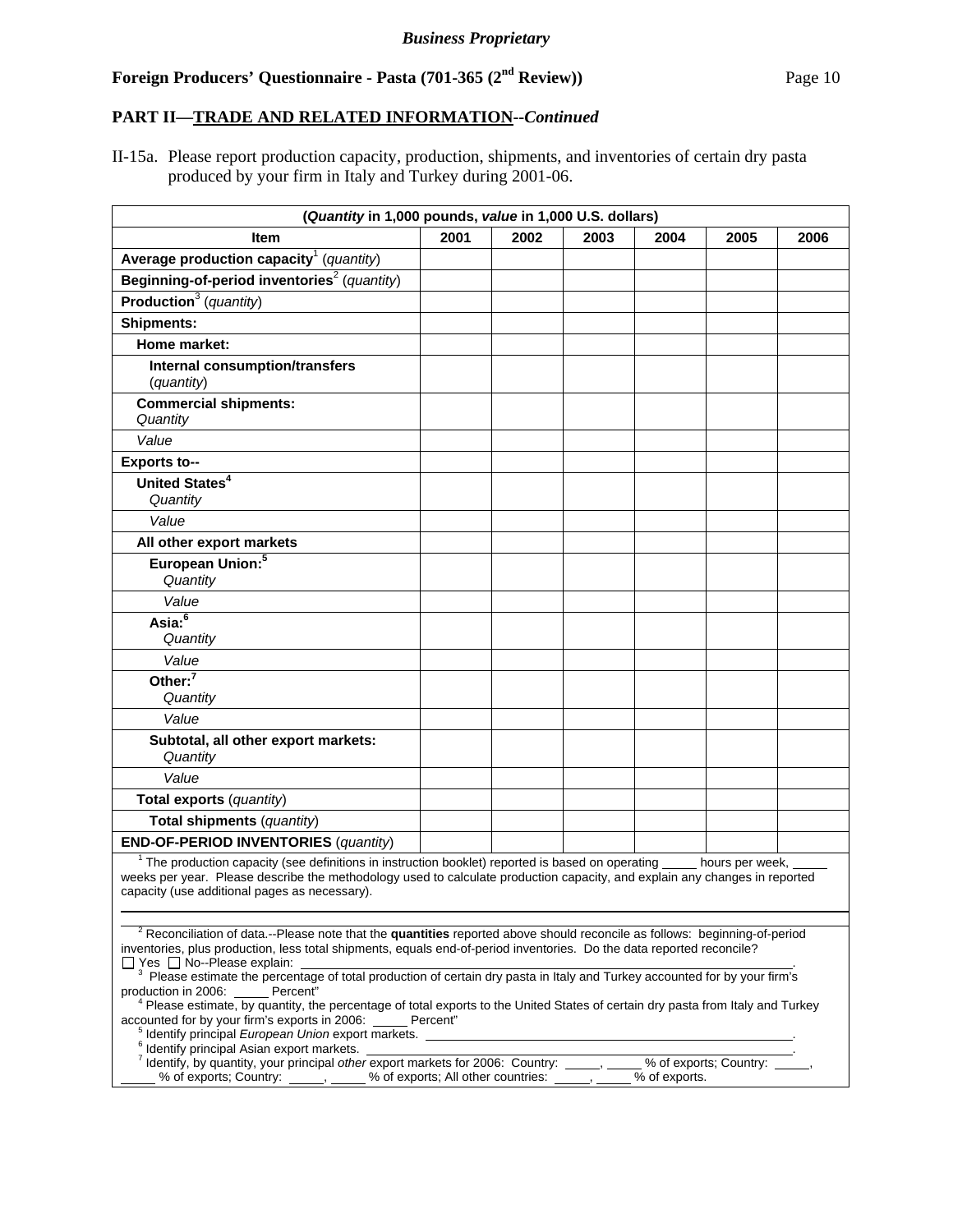#### **PART II—TRADE AND RELATED INFORMATION--***Continued*

II-15b. Please report production capacity, production, shipments, and inventories of certain dry pasta produced by your firm in Italy and Turkey during the January-March periods of 2006 and 2007, and projections for all of 2007 and 2008.

| (Quantity in 1,000 pounds, value in 1,000 U.S. dollars)                                                                                                                                                                                                                                                                                                                                                                                          |                               |                               |      |                    |  |
|--------------------------------------------------------------------------------------------------------------------------------------------------------------------------------------------------------------------------------------------------------------------------------------------------------------------------------------------------------------------------------------------------------------------------------------------------|-------------------------------|-------------------------------|------|--------------------|--|
|                                                                                                                                                                                                                                                                                                                                                                                                                                                  |                               | <b>Actual experience</b>      |      | <b>Projections</b> |  |
| Item                                                                                                                                                                                                                                                                                                                                                                                                                                             | January-<br><b>March 2006</b> | January-<br><b>March 2007</b> | 2007 | 2008               |  |
| Average production capacity <sup>1</sup> (quantity)                                                                                                                                                                                                                                                                                                                                                                                              |                               |                               |      |                    |  |
| Beginning-of-period inventories <sup>2</sup> (quantity)                                                                                                                                                                                                                                                                                                                                                                                          |                               |                               |      |                    |  |
| <b>Production</b> <sup>3</sup> (quantity)                                                                                                                                                                                                                                                                                                                                                                                                        |                               |                               |      |                    |  |
| <b>Shipments:</b>                                                                                                                                                                                                                                                                                                                                                                                                                                |                               |                               |      |                    |  |
| Home market:                                                                                                                                                                                                                                                                                                                                                                                                                                     |                               |                               |      |                    |  |
| Internal consumption/transfers<br>(quantity)                                                                                                                                                                                                                                                                                                                                                                                                     |                               |                               |      |                    |  |
| <b>Commercial shipments:</b><br>Quantity                                                                                                                                                                                                                                                                                                                                                                                                         |                               |                               |      |                    |  |
| Value                                                                                                                                                                                                                                                                                                                                                                                                                                            |                               |                               |      |                    |  |
| <b>Exports to--</b>                                                                                                                                                                                                                                                                                                                                                                                                                              |                               |                               |      |                    |  |
| United States <sup>4</sup><br>Quantity                                                                                                                                                                                                                                                                                                                                                                                                           |                               |                               |      |                    |  |
| Value                                                                                                                                                                                                                                                                                                                                                                                                                                            |                               |                               |      |                    |  |
| All other export markets                                                                                                                                                                                                                                                                                                                                                                                                                         |                               |                               |      |                    |  |
| European Union: <sup>5</sup><br>Quantity                                                                                                                                                                                                                                                                                                                                                                                                         |                               |                               |      |                    |  |
| Value                                                                                                                                                                                                                                                                                                                                                                                                                                            |                               |                               |      |                    |  |
| Asia: $6$<br>Quantity                                                                                                                                                                                                                                                                                                                                                                                                                            |                               |                               |      |                    |  |
| Value                                                                                                                                                                                                                                                                                                                                                                                                                                            |                               |                               |      |                    |  |
| Other: <sup>7</sup><br>Quantity                                                                                                                                                                                                                                                                                                                                                                                                                  |                               |                               |      |                    |  |
| Value                                                                                                                                                                                                                                                                                                                                                                                                                                            |                               |                               |      |                    |  |
| Subtotal, all other export markets:<br>Quantity                                                                                                                                                                                                                                                                                                                                                                                                  |                               |                               |      |                    |  |
| Value                                                                                                                                                                                                                                                                                                                                                                                                                                            |                               |                               |      |                    |  |
| Total exports (quantity)                                                                                                                                                                                                                                                                                                                                                                                                                         |                               |                               |      |                    |  |
| Total shipments (quantity)                                                                                                                                                                                                                                                                                                                                                                                                                       |                               |                               |      |                    |  |
| <b>END-OF-PERIOD INVENTORIES (quantity)</b>                                                                                                                                                                                                                                                                                                                                                                                                      |                               |                               |      |                    |  |
| <sup>1</sup> The production capacity (see definitions in instruction booklet) reported is based on operating _____ hours per week,<br>weeks per year. Please describe the methodology used to calculate production capacity, and explain any changes in reported<br>capacity (use additional pages as necessary).                                                                                                                                |                               |                               |      |                    |  |
| <sup>2</sup> Reconciliation of data.--Please note that the quantities reported above should reconcile as follows: beginning-of-period<br>inventories, plus production, less total shipments, equals end-of-period inventories. Do the data reported reconcile?<br>$\Box$ Yes $\Box$ No--Please explain:<br><sup>3</sup> Please estimate the percentage of total production of certain dry pasta in Italy and Turkey accounted for by your firm's |                               |                               |      |                    |  |
| production in 2006: Percent"<br><sup>4</sup> Please estimate, by quantity, the percentage of total exports to the United States of certain dry pasta from Italy                                                                                                                                                                                                                                                                                  |                               |                               |      |                    |  |
| <sup>6</sup> Identify principal Asian export markets.<br>and Turkey accounted for by your firm's exports in 2006.<br>Percent"<br>$^7$ Identify, by quantity, your principal other export markets for 2006: Country: $\_\_$<br>% of exports; Country:                                                                                                                                                                                             |                               |                               |      |                    |  |

% of exports; Country:  $\frac{1}{1}$ ,  $\frac{1}{1}$ % of exports; All other countries:  $\frac{1}{1}$ ,  $\frac{1}{1}$ % of exports.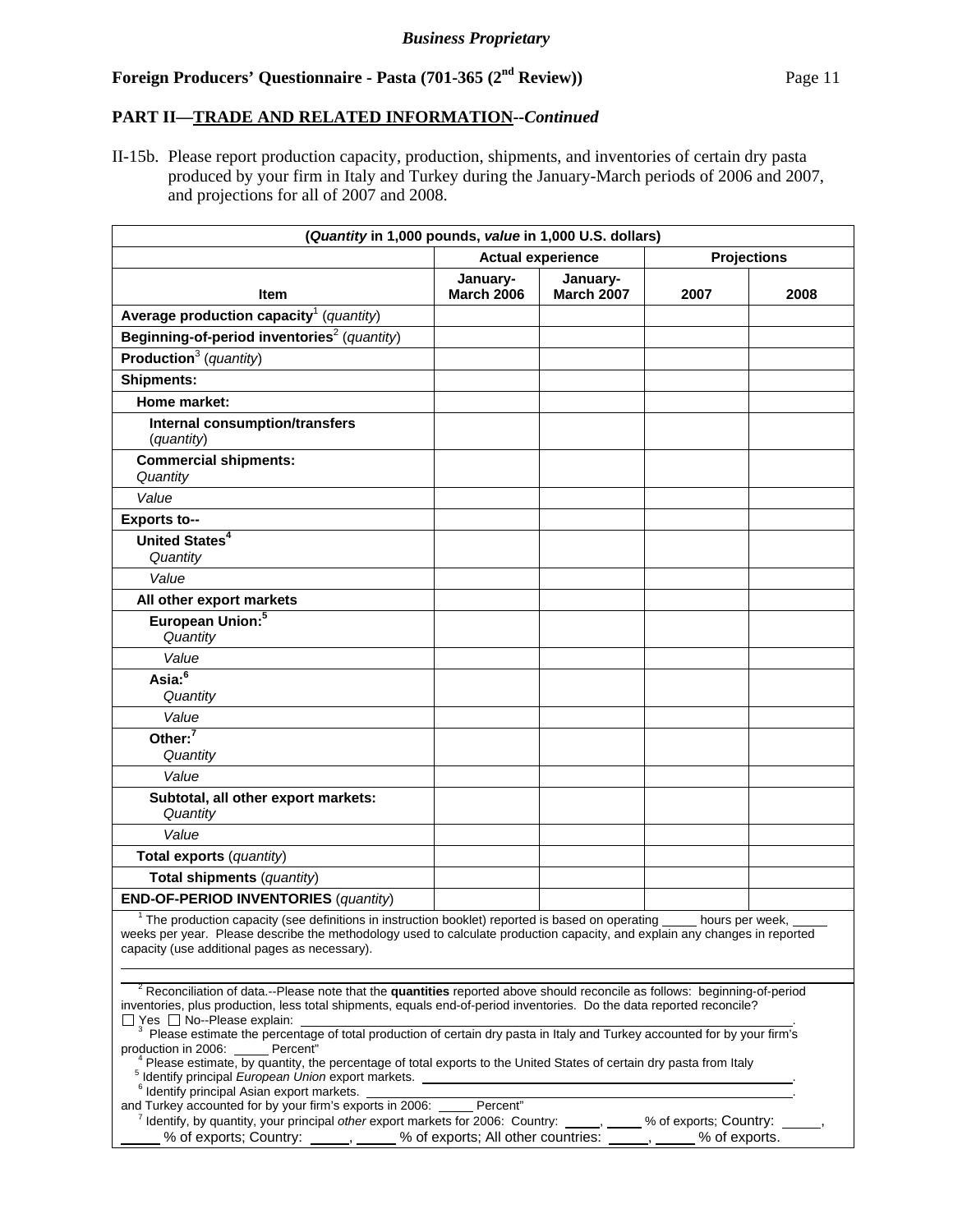#### **PART II—TRADE AND RELATED INFORMATION--***Continued*

II-16. Please report the quantity and value of export shipments to the five largest export markets included in the "all other export markets" (i.e., not the United States) for question II-15a and II-15b for certain dry pasta produced by your firm during 2001-06 and the January-March periods for 2006 and 2007.

| Quantity in 1,000 pounds, value in \$1,000 |                       |      |      |      |      |           |      |      |
|--------------------------------------------|-----------------------|------|------|------|------|-----------|------|------|
|                                            | <b>Calendar years</b> |      |      |      |      | Jan.-Mar. |      |      |
| <b>Item</b>                                | 2001                  | 2002 | 2003 | 2004 | 2005 | 2006      | 2006 | 2007 |
| <b>Country 1:</b>                          |                       |      |      |      |      |           |      |      |
| Quantity                                   |                       |      |      |      |      |           |      |      |
| Value                                      |                       |      |      |      |      |           |      |      |
| <b>Country 2:</b>                          |                       |      |      |      |      |           |      |      |
| Quantity                                   |                       |      |      |      |      |           |      |      |
| Value                                      |                       |      |      |      |      |           |      |      |
| Country 3:                                 |                       |      |      |      |      |           |      |      |
| Quantity                                   |                       |      |      |      |      |           |      |      |
| Value                                      |                       |      |      |      |      |           |      |      |
| <b>Country 4:</b>                          |                       |      |      |      |      |           |      |      |
| Quantity                                   |                       |      |      |      |      |           |      |      |
| Value                                      |                       |      |      |      |      |           |      |      |
| <b>Country 5:</b>                          |                       |      |      |      |      |           |      |      |
| Quantity                                   |                       |      |      |      |      |           |      |      |
| Value                                      |                       |      |      |      |      |           |      |      |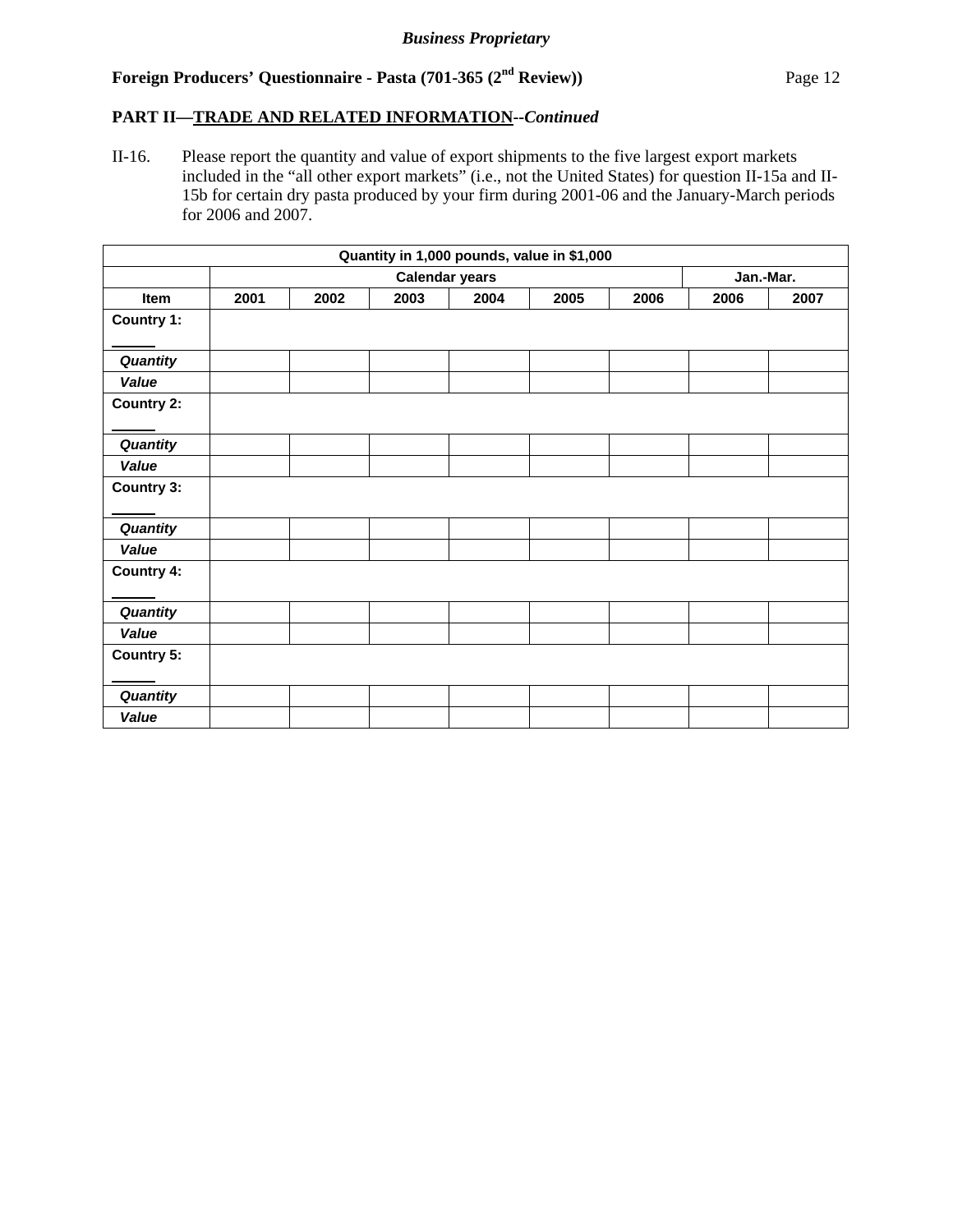#### **PART III.—MARKET FACTORS**

III-1. Approximately what share of your firm's sales of its U.S.-produced dry pasta in 2006 were on a (1) long-term contract basis (multiple deliveries for more than 12 months), (2) short-term contract basis (multiple deliveries up to 12 months), and (3) spot sales basis (for a single delivery)?

|          |     | Type of sale                                 | Share of sales (percent)                                                                          |
|----------|-----|----------------------------------------------|---------------------------------------------------------------------------------------------------|
|          |     | Long term contracts                          |                                                                                                   |
|          |     | Short term contracts                         |                                                                                                   |
|          |     | Spot sales                                   |                                                                                                   |
| $III-2.$ |     | provisions of a typical long-term contract.  | If you sell on a long-term contract basis, please answer the following questions with respect to  |
|          | (a) |                                              |                                                                                                   |
|          | (b) |                                              | Can prices be renegotiated during the contract period?                                            |
|          | (c) |                                              | Does the contract fix quantity, price, or both?                                                   |
|          | (d) |                                              | Does the contract have a meet or release provision?                                               |
| $III-3.$ |     | provisions of a typical short-term contract. | If you sell on a short-term contract basis, please answer the following questions with respect to |
|          | (a) |                                              |                                                                                                   |
|          | (b) |                                              | Can prices be renegotiated during the contract period?                                            |
|          | (c) |                                              | Does the contract fix quantity, price, or both?                                                   |
|          | (d) |                                              | Does the contract have a meet or release provision?                                               |
|          |     |                                              |                                                                                                   |

III-4. What is the average lead time between a customer's order and the date of delivery for your firm's sales of your U.S.-produced dry pasta?

| <b>Source</b>     | Share of 2006 sales | Lead time |
|-------------------|---------------------|-----------|
|                   |                     |           |
| From inventory    |                     |           |
|                   |                     |           |
| Produced to order |                     |           |
|                   |                     |           |
| <b>Total</b>      | 100%                |           |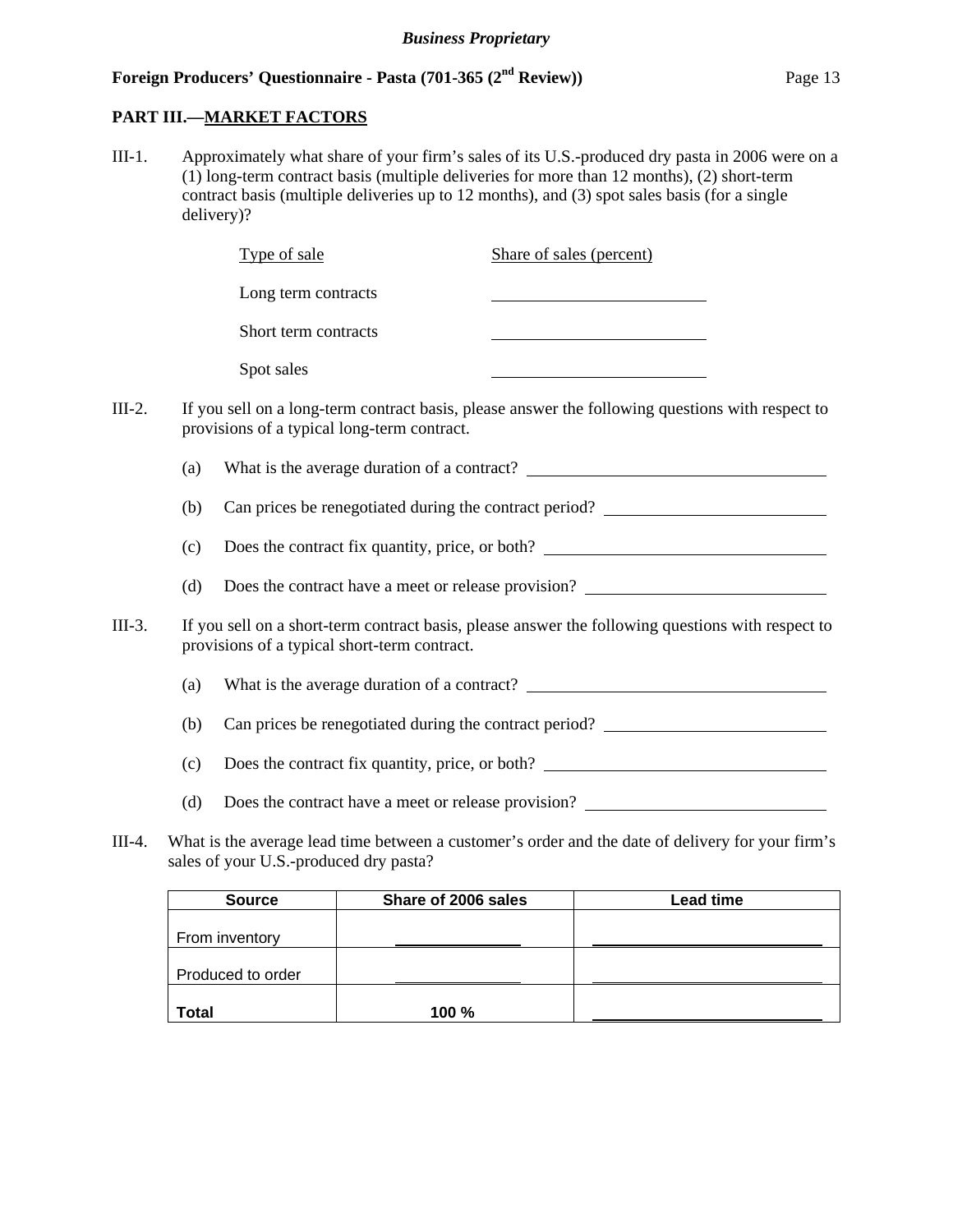| $III-5.$ | To what extent have changes in the prices of raw materials affected your firm's selling prices<br>for certain dry pasta during January 2001-March 2007? Also discuss any anticipated changes<br>in your raw material costs in the future, identifying the time period(s) involved and the<br>factor(s) that you believe would be responsible for such changes. Provide any underlying<br>assumptions, along with relevant portions of business plans or other supporting<br>documentation, that address this issue.                               |
|----------|---------------------------------------------------------------------------------------------------------------------------------------------------------------------------------------------------------------------------------------------------------------------------------------------------------------------------------------------------------------------------------------------------------------------------------------------------------------------------------------------------------------------------------------------------|
| III-6.   | Have any changes occurred in any other factors affecting supply (e.g., changes in availability<br>or prices of energy or labor; transportation conditions; production capacity and/or methods of<br>production; technology; export markets; or alternative production opportunities) that affected<br>the availability of Italy and or Turkey-produced certain dry pasta in the U.S. market since                                                                                                                                                 |
|          | January 1, 2001?<br>No<br>$\Box$ Yes—Please note the time period(s) of any such changes, the factors(s)<br>involved, and the impact such changes had on your shipment volumes and prices.                                                                                                                                                                                                                                                                                                                                                         |
| III-7.   | (a) Do you anticipate any changes in terms of the availability of Italy or Turkey-produced<br>certain dry pasta in the U.S. market in the future?<br>No Change<br>Decrease<br>Increase<br>(b) If you anticipate changes in supply, please identify the changes including the time period<br>and the impact of such changes on shipment volumes and prices. Provide any underlying<br>assumptions, along with relevant portions of business plans or other supporting<br>documentation, that address this issue.                                   |
| $III-8.$ | Describe how easily your firm can shift its sales of certain dry pasta between the U.S. market<br>and alternative country markets. In your discussion, please describe any contracts, other sales<br>arrangements, or other constraints that would prevent or retard your firm from shifting certain<br>dry pasta between the U.S. and alternative country markets within a 12-month period.<br>Provide any underlying assumptions, along with relevant portions of business plans or other<br>supporting documentation, that address this issue. |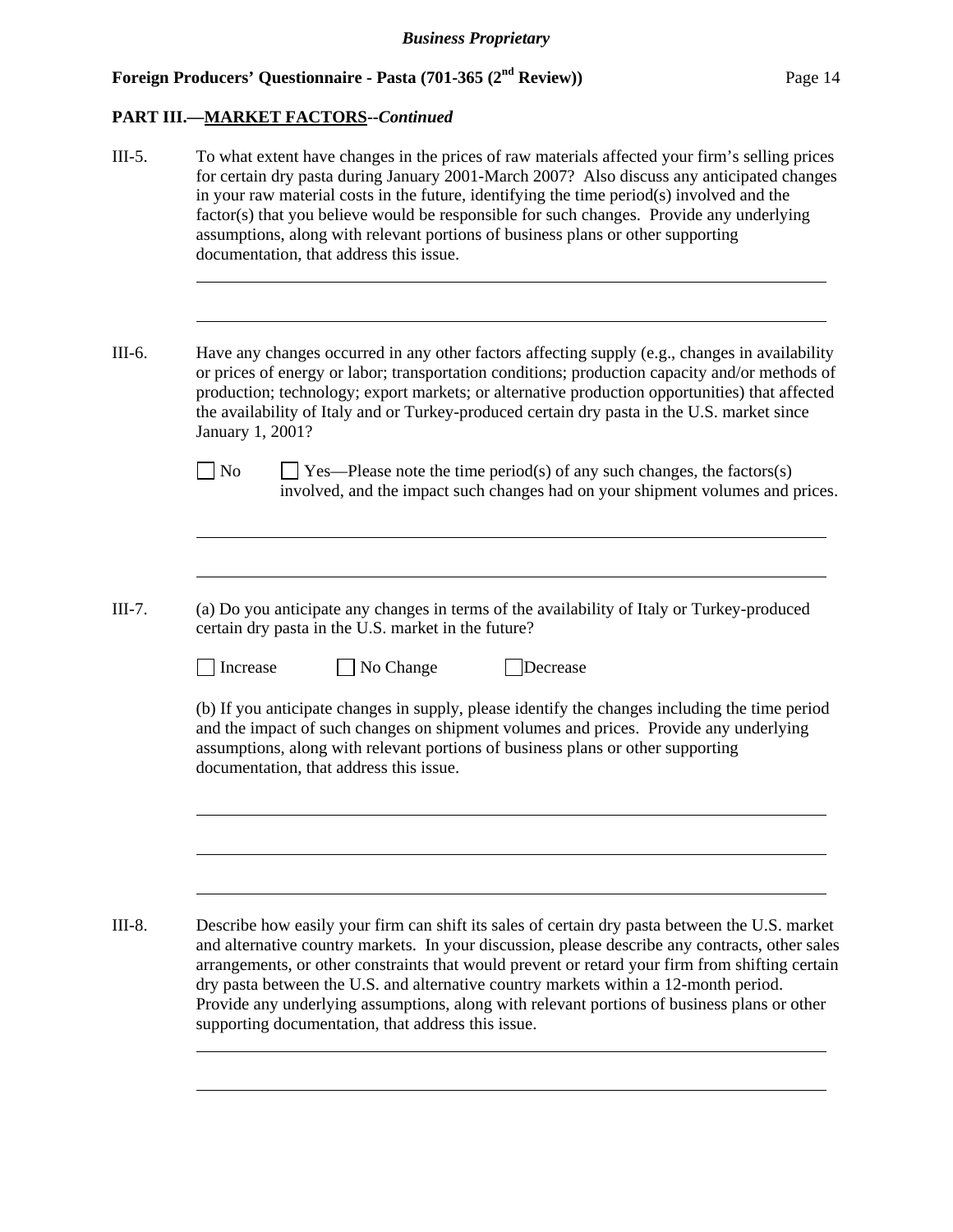#### **PART III.—MARKET FACTORS--***Continued*

l

 $\overline{a}$ 

l

l

III-9. Is the product range, product mix, or marketing of certain dry pasta in your home market significantly different from the product range, product mix, or marketing of certain dry pasta for export to the United States or to third-country markets? Have there been any significant changes in the product range, product mix, or marketing of certain dry pasta in your home market, for export to the United States, or for export to third-country markets since January 1, 2001?  $\Box$  No  $\Box$  Yes—please describe and quantify if possible.

III-10. Please discuss any anticipated changes in terms of the product range, product mix, or marketing of certain dry pasta in your home market, for export to the United States, or for export to thirdcountry markets in the future, identifying the time period(s) involved and the factor(s) that you believe would be responsible for such changes. Provide any underlying assumptions, along with relevant portions of business plans or other supporting documentation, that address this issue.

III-11. (a) Please list in order of importance any products that may be substituted for certain dry pasta.

- (i) (ii) (iii)
- (b) For each possible substitute product, please give examples of applications and end uses for which they are substitutes.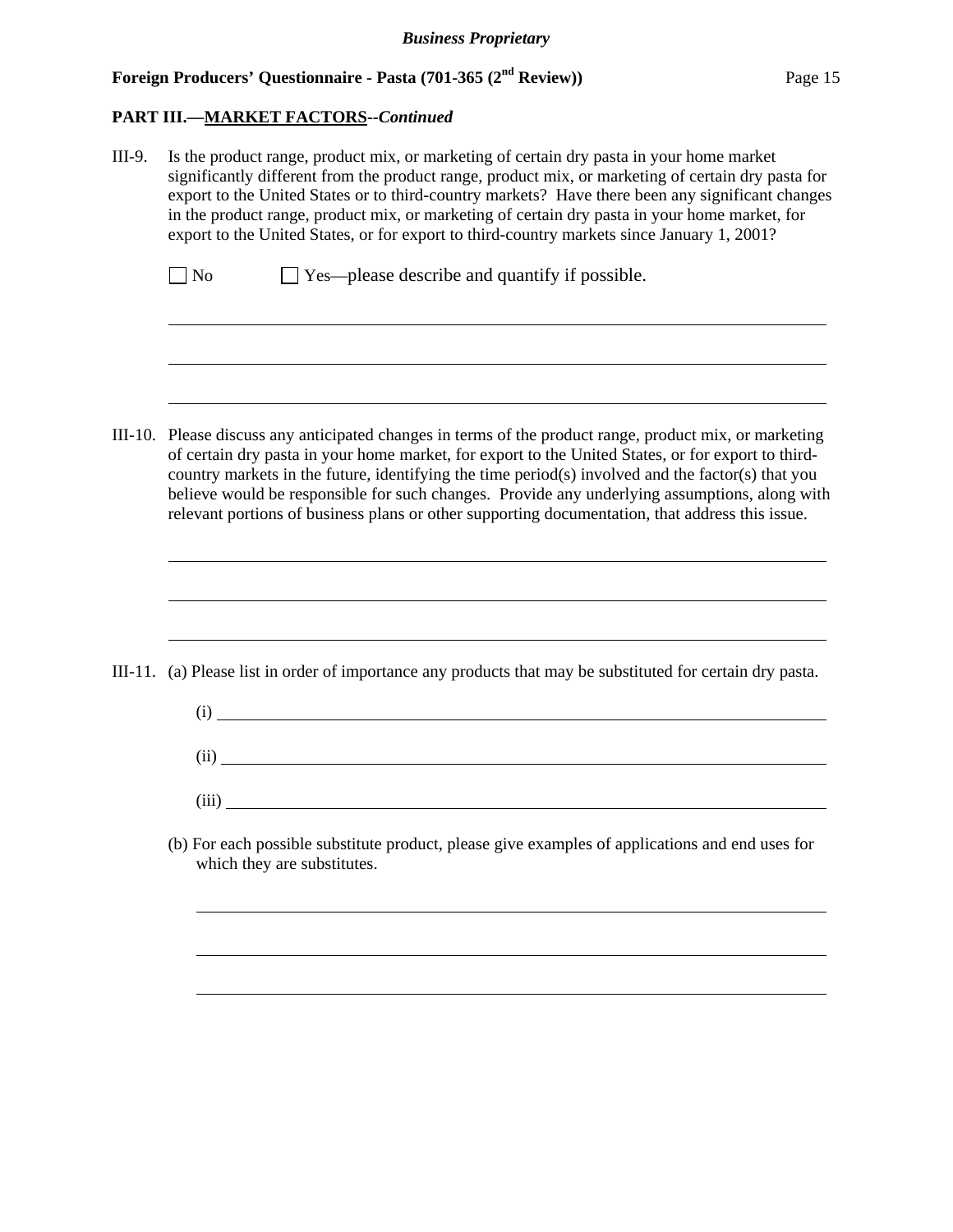|                      | Yes-- To what degree do changes in their prices affect the price for dry pasta?                                                                                                                                                             |
|----------------------|---------------------------------------------------------------------------------------------------------------------------------------------------------------------------------------------------------------------------------------------|
| $ $ No               | Does this effect have a time lag? If so, how long is the time lag for<br>each substitute product? Does this vary by type of dry pasta or final<br>end use?                                                                                  |
|                      |                                                                                                                                                                                                                                             |
|                      | Have there been any changes in the number or types of products that can be substituted for<br>certain dry pasta since January 1, 2001?                                                                                                      |
| $\Box$ No            | Yes—-Please explain.                                                                                                                                                                                                                        |
|                      |                                                                                                                                                                                                                                             |
|                      |                                                                                                                                                                                                                                             |
| pasta in the future? | Do you anticipate any changes in terms of the substitutability of other products for certain dry                                                                                                                                            |
| $\Box$ No            | □ Yes—Please describe. Provide any underlying assumptions, along with<br>relevant portions of business plans or other supporting documentation, that<br>address this issue.                                                                 |
|                      | Is the certain dry pasta produced by your firm and sold in its home market interchangeable<br>(i.e., can be used in the same applications) with your firm's certain dry pasta sold to the<br>United States and/or to third-country markets? |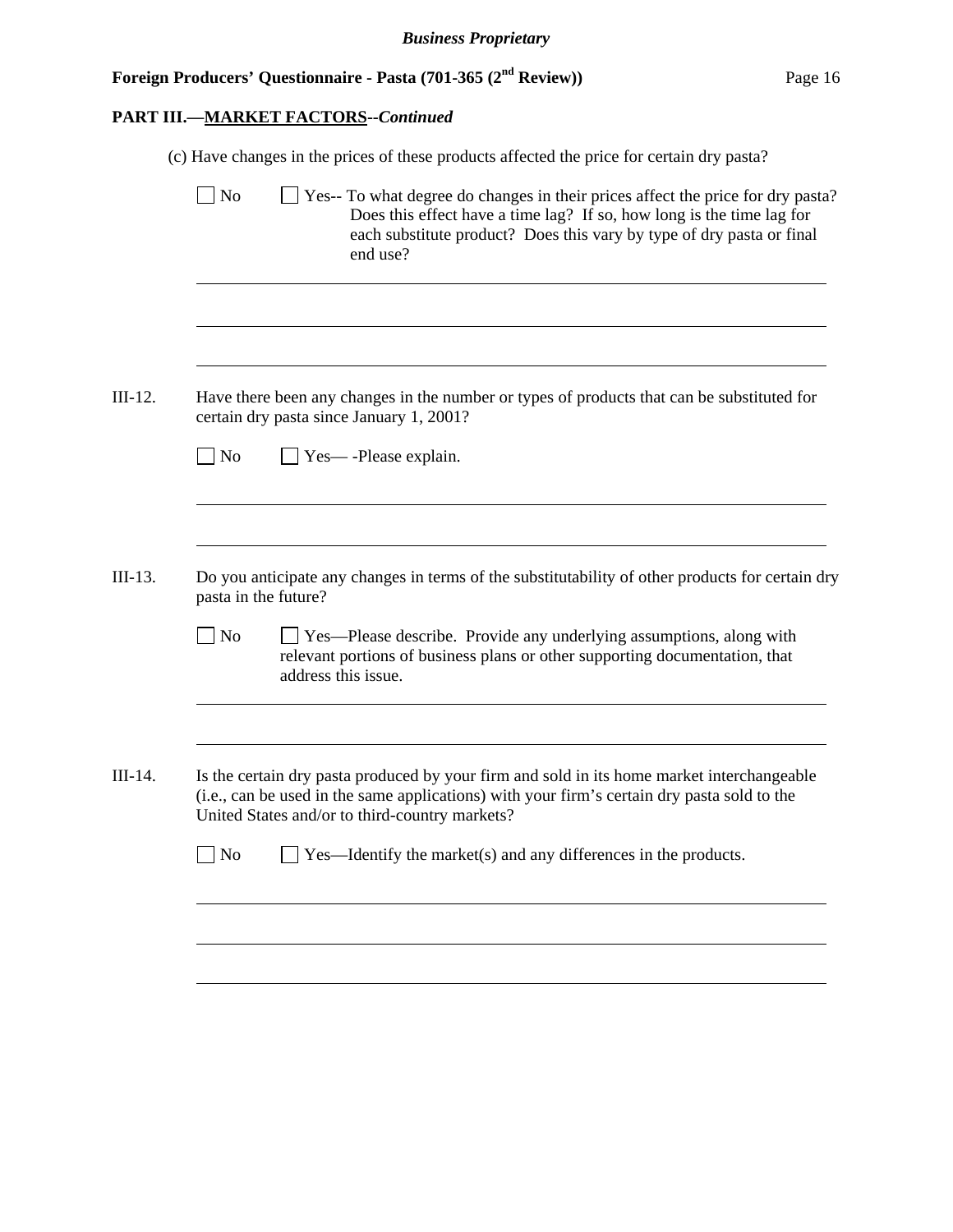| Describe the end uses of the certain dry pasta that you manufacture and sell to your home<br>market. If these end uses differ from those of the certain dry pasta you sell to the U.S. market<br>or to third-country markets, explain. |                                                                                                                                                                                                           |  |  |  |  |  |  |
|----------------------------------------------------------------------------------------------------------------------------------------------------------------------------------------------------------------------------------------|-----------------------------------------------------------------------------------------------------------------------------------------------------------------------------------------------------------|--|--|--|--|--|--|
|                                                                                                                                                                                                                                        |                                                                                                                                                                                                           |  |  |  |  |  |  |
|                                                                                                                                                                                                                                        | Have there been any changes in the end uses of certain dry pasta since January 1, 2001?                                                                                                                   |  |  |  |  |  |  |
| $\Box$ No                                                                                                                                                                                                                              | $\Box$ Yes--Please describe.                                                                                                                                                                              |  |  |  |  |  |  |
|                                                                                                                                                                                                                                        | Do you anticipate any changes in terms of the end uses of certain dry pasta in the future?                                                                                                                |  |  |  |  |  |  |
| No                                                                                                                                                                                                                                     | □ Yes--Please describe and identify the time period. Provide any underlying<br>assumptions, along with relevant portions of business plans or other supporting<br>documentation, that address this issue. |  |  |  |  |  |  |
|                                                                                                                                                                                                                                        | How has demand within your home market and the United States (and outside the United<br>States, if known) for certain dry pasta changed since January 1, 2001?                                            |  |  |  |  |  |  |
| Increased                                                                                                                                                                                                                              | Unchanged<br>Decreased                                                                                                                                                                                    |  |  |  |  |  |  |
|                                                                                                                                                                                                                                        | Other (describe)<br><u> 1980 - Jan Stein Stein Stein Stein Stein Stein Stein Stein Stein Stein Stein Stein Stein Stein Stein Stein S</u>                                                                  |  |  |  |  |  |  |
|                                                                                                                                                                                                                                        |                                                                                                                                                                                                           |  |  |  |  |  |  |